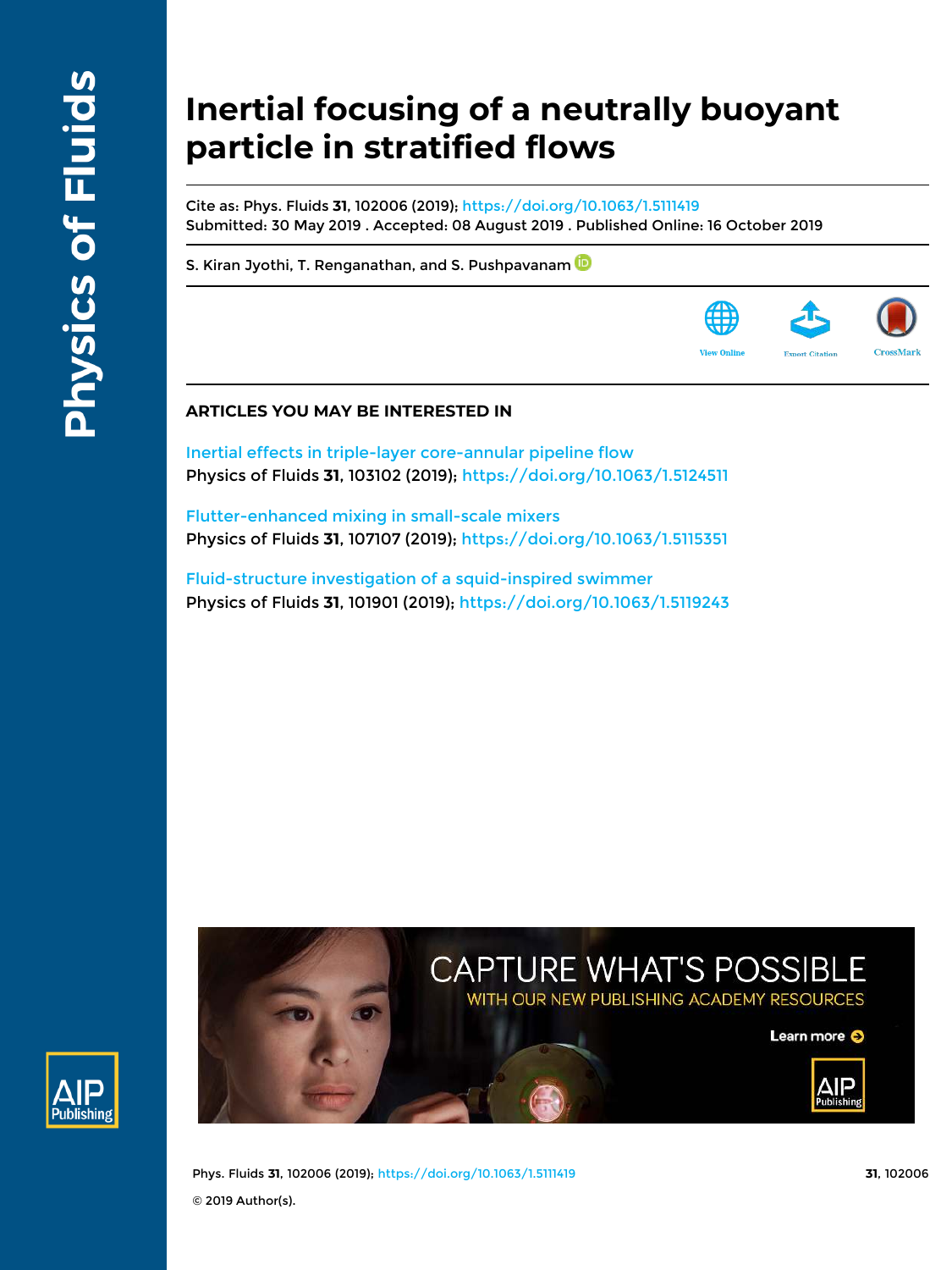## Inertial focusing of a neutrally buoyant particle in stratified flows

Cite as: Phys. Fluids **31**, 102006 (2019); doi: 10.1063/1.5111419 Submitted: 30 May 2019 • Accepted: 8 August 2019 • Published Online: 16 October 2019



S. Kiran Jyothi, T. Renganathan, and S. Pushpavanam<sup>a)</sup>

## AFFILIATIONS

Department of Chemical Engineering, IIT Madras, Chennai 600036, India

**a)**Author to whom correspondence should be addressed: spush@iitm.ac.in

## ABSTRACT

Particles in microfluidic channels experience two dominant lift forces in the direction transverse to the flow—the shear gradient lift force and the wall lift force. These forces contribute to the lift experienced by the particle and cause their cross stream migration until they attain an equilibrium position where the net lift force in the transverse direction is zero. Stratified coflow of two liquids with different viscosities is a stable flow-regime observed under some operating conditions. The presence of the second fluid alters the shear gradient induced lift force and the wall force acting on the particle at each point, changing the final equilibrium position. These positions can be tuned and controlled by altering the viscosity or the flow rates of the two fluids so that the particles focus in one fluid. A numerical method based on the combined Immersed Boundary-Lattice Boltzmann Method is used to study inertial focusing of neutrally buoyant particles in stratified Couette flows and pressure driven flows. We analyze how different factors such as the Reynolds number, flow rate ratio, viscosity ratio of the fluids, and particle size affect the particle migration in two-dimensional (2D) and three-dimensional (3D) geometries. Our study shows that in Couette flows, the particle focuses in the low viscosity fluid when the interface is at the center. We also found that a critical viscosity ratio exists beyond which particle focusing in low viscous fluid is guaranteed, for a given flow rate ratio in pressure driven flows.

*Published under license by AIP Publishing.* https://doi.org/10.1063/1.5111419.,

#### I. INTRODUCTION

Inertial focusing has emerged as a novel method to manipulate particles in microchannels. When a random distribution of particles enters and flows through a channel, they can migrate across streamlines and focus at certain fixed positions. This is induced by the inertial forces that act on the particle in the fluid and is called inertial focusing. It was first experimentally observed by Segré and Silberberg<sup>1</sup> in their experiments in circular pipes. They found that the particles focused at a radial position, which was 0.6 times the pipe radius from the center. Similar experiments using square and rectangular channels have revealed unique focusing positions across the cross sections.<sup>2</sup>

There are primarily two forces that control the focusing positions in channels. The first is the shear gradient lift force, which arises due to the asymmetry in the relative velocity between the fluid and the particle on either side of the particle. This asymmetry occurs when the velocity profile is curved as in a pressure driven flow. The shear gradient lift force acts in the direction that can reduce the asymmetry in the relative velocity, which in most cases is toward the wall. The other prominent force that acts on the particle is a wall repulsion force, which is due to a pressure increase between the particle and the wall, causing the particle to move away from the wall. $\epsilon$  At the focusing positions, which we observe experimentally, these two forces nullify each other. Inertial focusing can be exploited to develop applications in diverse fields such as membrane free filtration<sup>3</sup> and separation of cells.<sup>4</sup>

Earlier works have investigated the effects of factors such as the Reynolds number and particle size on the focusing position. Di Carlo et al.<sup>5</sup> showed that for a comparatively larger particle size to width ratio of 0.22, particles equilibrate along the axes for the Reynolds numbers in the range of 20–80 for a square channel. This was in contrast to the work of Prohm and Stark<sup>6</sup> who showed that particles equilibrate along the diagonals for Reynolds number ranges of 10–80. This contradiction may be attributed to the difference in particle sizes studied or the sensitivity of the system to operating conditions. For a higher range of Reynolds numbers, Miura *et al.*<sup>7</sup> and Nakagawa *et al.<sup>8</sup> showed that there exists a critical Reynolds number*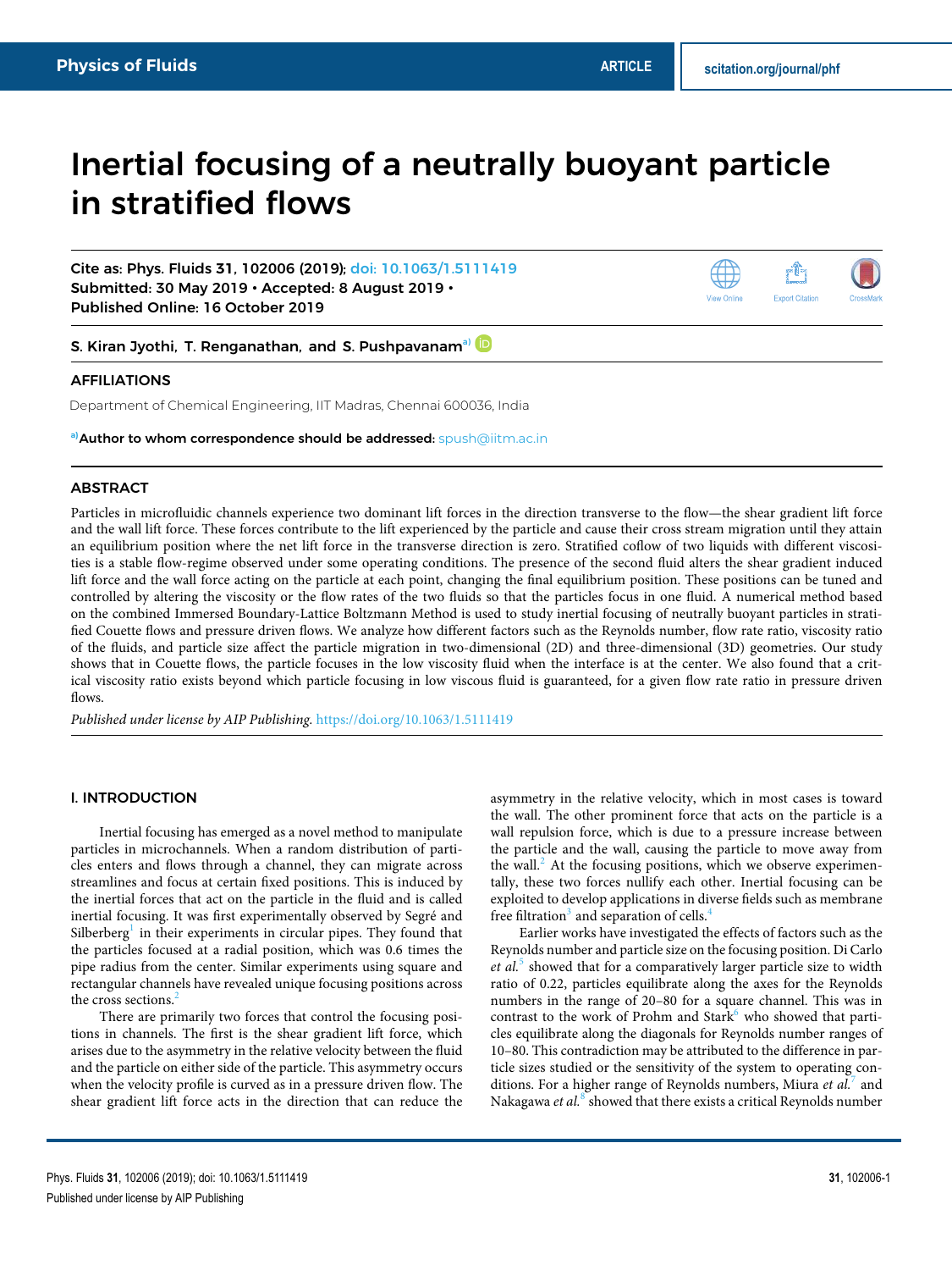for a system beyond which a transition from axially stable positions to diagonally stable positions occurs. Chun and Ladd<sup>9</sup> have confirmed the existence of stable diagonal equilibrium positions at very high Reynolds numbers through their simulations. Bhagat et al.<sup>1</sup> have shown that particles equilibrate along the longer dimension for rectangular channels. These studies on single phase flows show that the equilibrium positions can be changed by controlling the Reynolds number and particle size.

Particle focusing in single phase systems has also been studied numerically extensively. Feng et al.<sup>11</sup> used finite element analysis to study the motion of particles in shear flows and pressure driven flows, and Di Carlo *et al.*<sup>5</sup> studied particle motion in a three dimensional square channel using the same framework. Shamloo and Mashhadian $12$  also used finite element analysis to study the effect of angular velocity, particle density, and particle diameter on the focusing behavior in serpentine channels on a centrifugal platform. Inamuro *et al.*<sup>13</sup> studied the motion of a line of neutrally buoyant circular cylinders using a stress tensor integration method to compute the forces acting on the particle arising from the fluidparticle interaction, using an LBM (Lattice Boltzmann Method) simulation. Verberg and  $Ladd<sup>14</sup>$  used LBM to simulate particle laden flows using a bounce back rule at the particle boundary to enforce no-slip. They approximated the particle surface using a stairway approximation and later extended it for higher Reynolds numbers.<sup>3</sup> LBM coupled with the bounce back rule was also used recently to study the effect of the particle concentration and Reynolds number by Liu and Wu.<sup>15</sup> Hu and Guo<sup>16</sup> investigated the motion of a neutrally buoyant particle taking into consideration thermal effects, using an iterative predictive and correction approach around the particle boundary using LBM. To couple the particle motion with fluid dynamics, IBM (Immersed Boundary Method) has been popularly used in conjunction with LBM. $17-19$  IBM allows us to represent particles of arbitrary shape without any approximation. The elegant coupling between the LBM and IBM and the ease of parallelization of LBM have made the IB-LBM (Immersed Boundary-Lattice Boltzmann Method) a popular technique for solving particle laden flows.

For a given geometry and operating conditions, the focusing positions are fixed for single phase flows. Changing the shape of the velocity profile in a channel alters the forces acting on the particles and allows us to tune the equilibrium position of the particles. One way to achieve this is to introduce stratified flow in a channel. Here, two fluids flow alongside each other and the symmetric parabolic Hagen-Poiseuille flow profile gets modified. The velocity profile is determined by the viscosity of the two fluids involved and their flow rates. Hence, when the geometry of the system is fixed, the viscosity ratio and the flow rates of the two liquids in stratified flow allow us an extra degree of freedom to control the focusing positions. In the Couette flow, the velocity profile is linear and hence shear gradient is absent. But the introduction of viscosity stratification can alter the centerline focusing positions exhibited in single phase flows. In stratified pressure driven flows, the flow rates of the two liquids influence the focusing behavior along with the viscosity ratio of the two liquids. Lee *et al.*<sup>20</sup> in their experimental work have demonstrated interfacial focusing behavior for high viscosity ratios of fluids and low particle sizes. Gossett *et al.*<sup>21</sup> have shown experimentally the tendency of particles to migrate from one fluid to another depending on operating conditions. The transfer of particles occurs only when all the stable equilibrium positions of the system lie in the receiving fluid. The motivation for this work is to quantitatively understand the role of parameters such as the viscosity ratio, the flow-rate ratio, and the Reynolds number in controlling the equilibrium positions. This will help design point of care diagnostic systems and membrane-less filtration systems whose operations are based on transfer of particles or cells from one fluid to another. A specific application of this is in removing particles or cells from a fluid without using a membrane. Eliminating a membrane in the process helps overcome the problem of fouling and lowers the hydrodynamic resistance in the system. Particle focusing in stratified flows has not been investigated theoretically. This motivates us to numerically analyze the effect of the abovementioned factors in a stratified flow system.

As a first step in this work, we neglect the effects of interfacial tension and represent the system as a single-phase system with a sharp viscosity stratification. The system has two different viscosity values on either side of a predefined interface. The particle is assumed to be neutrally buoyant. The densities of the two fluids are assumed to be equal. For the current study, we limit the range of the Reynolds number to the order of 10 as this is the range in which microfluidic separation devices operate. The lattice Boltzmann method is adopted to determine the flow field as it is ideally suited for the length scales associated with microfluidics.<sup>22</sup> It may be unstable at very high Reynolds numbers or for low viscosity fluid flows, but it is suitable for the low Reynolds number regime we consider for our simulations. This is coupled with the immersed boundary method to numerically simulate particle fluid interaction in the two flow systems.

The paper is organized as follows. Section II describes the algorithm and the numerical methods used for simulations. Section III details the geometry of the systems analyzed in this work. Section IV explains the validations done for the code developed using results from previous studies. Section V contains the results obtained from the simulations carried out for stratified Couette and pressure driven flows. Here, both two-dimensional (2D) and three-dimensional (3D) flows are simulated. Section VI summarizes the main results.

## II. NUMERICAL METHOD ADOPTED

## A. IB-LBM

The fluid flow is described using the equation of continuity and the Navier Stokes equation as given in the following set of equations:

$$
\nabla \cdot \boldsymbol{u} = 0, \tag{1}
$$

$$
\rho \bigg( \frac{\partial u}{\partial t} + u \cdot \nabla u \bigg) = -\nabla p + \mu \nabla^2 u + f. \tag{2}
$$

Here, all variables have standard significance and **f** describes the external forces acting in the fluid, which would be described in Sec. II B. These equations are solved using the lattice Boltzmann method, while the immersed boundary method couples the fluid and particle dynamics. In IBM, we assume the particle surface to be a membrane with a finite density, filled with liquid inside it. The particle boundary is represented using a set of N Lagrangian points, which do not necessarily lie on the Eulerian grids in which the fluid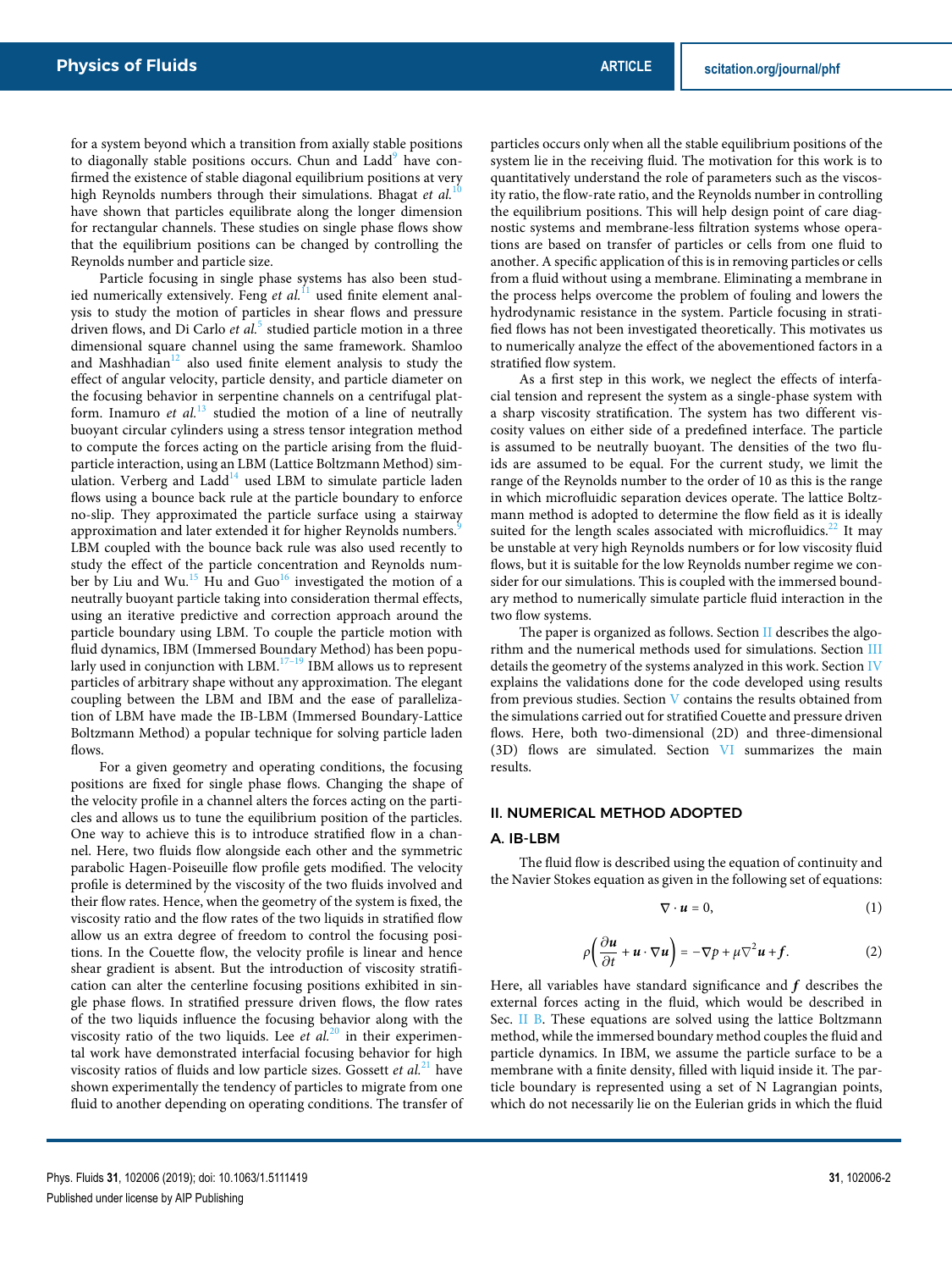

**FIG. 1**. Illustration of particle in fluid domain. The fluid flow is solved at the Eulerian grid points, while the forces and velocities on the particle surface are determined at the Lagrangian points.

variables are solved. The particle boundary Γ lies in the fluid domain  $\Omega$ , as shown in Fig. 1.

The fluid velocity values at the Lagrangian points are unknown to begin with. These are obtained by interpolation from the known velocities at the Eulerian points using

$$
U(s,t)=\int\limits_{\Omega}u(x,t)\delta(x-X(s,t))dx,
$$
\n(3)

where  $U(s, t)$  represents the Lagrangian velocity,  $u(x, t)$  represents the Eulerian velocity, and  $\delta$  is the Dirac-delta function. The interpolated fluid velocity is not necessarily equal to the particle velocity. The no-slip boundary condition requires the fluid and particle velocities to be equal at the Lagrangian points. To ensure this, we assume the particle exerts external correction forces  $F^{corr}(s,t)$  at the boundary. These forces are then distributed on to the Eulerian nodes using the formula

$$
f^{corr}(x,t) = \int\limits_{\Gamma} F^{corr}(s,t) \delta(x - X(s,t)) ds.
$$
 (4)

The velocity of the fluid is then modified using these forces. The discretized forms of Eqs.  $(3)$  and  $(4)$  are used in the IB-LBM formulation. We next describe the lattice Boltzmann method and the numerical algorithm adopted in this work.

#### B. Lattice Boltzmann method

The lattice Boltzmann method uses a discretized version of the Boltzmann equation, which describes the evolution of a particle density function  $f(x, c, t)$  at position **x** with velocity **c** at time t. In the discretized form, we consider a restricted set of velocity vectors. The set of velocity vectors are defined by the model chosen, which is represented as DdQq, where d represents the dimensionality of the system and q represents the number of discrete velocity vectors. As the number of velocity vectors considered increases, the accuracy of the solution increases, but this is at a higher cost of computation. For this work, we define 2D domains using the D2Q9 model and 3D domains using the D3Q19 model. Since we consider only the laminar flow regime for our discussions, these velocity sets are sufficient to capture the relevant physical phenomena in a computationally efficient way. The D2Q9 model is represented using the velocity vectors  $c_i$  = (0, 0), ( $\pm$ 1, 0), (0,  $\pm$ 1), and ( $\pm$ 1,  $\pm$ 1) for  $i$  = 0, 1, 2, ..., 9, and the D3Q19 model is represented by the velocity vectors  $c_i = (0, 0, 0)$ ,  $(\pm 1, 0, 0), (0, \pm 1, 0), (0, 0, \pm 1), (\pm 1, \pm 1, 0), (\pm 1, 0, \pm 1),$  and  $(0, \pm 1, 0)$  $\pm 1$ ) for  $i = 0, 1, 2, \ldots, 19$ .

Here,  $f_i(x, t)$  represents the density distribution function of a particle at  $x$  moving with velocity  $c_i$  at time  $t$ . The discretized lattice Boltzmann equation is then represented as

$$
f_i(\mathbf{x}+\mathbf{c}_i\Delta t, t+\Delta t) = f_i(\mathbf{x},t) - \frac{\Delta t}{\tau}\big(f_i(\mathbf{x},t)-f_i^{eq}(\mathbf{x},t)\big),\qquad(5)
$$

where τ is the relaxation time, which determines the rate of approach to the equilibrium distribution  $f_i^{eq}$ . The equilibrium distribution function  $\hat{f}^{eq}_i$  is given by

$$
f_i^{eq}(\boldsymbol{x},t)=w_i\rho\bigg(1+\frac{\boldsymbol{u}\cdot\boldsymbol{c}_i}{c_s^2}+\frac{(\boldsymbol{u}\cdot\boldsymbol{c}_i)^2}{2c_s^4}-\frac{\boldsymbol{u}\cdot\boldsymbol{u}}{2c_s^2}\bigg). \hspace{1cm} (6)
$$

Here, ρ and **u** are the density and velocity values at position **x** and time t.  $w_i$  are weights defined as  $w_0 = 4/9$ ,  $w_{1-4} = 1/9$ , and  $w_{5-8} = 1/36$ for the D2Q9 velocity set and  $w_0 = 1/3$ ,  $w_{1-6} = 1/18$ ,  $w_{7-18} = 1/36$  for the D3Q19 velocity set.  $c_s$  represents the speed of sound in lattice units and has a value  $\frac{1}{\sqrt{3}}$ .

A Chapman-Enskog analysis shows that the equation of continuity and the Navier-Stokes equations can be recovered from the lattice Boltzmann equation. The macroscopic variables ρ, **u** and the pressure (*p*) are obtained using

$$
\rho(\mathbf{x},t)=\sum_i f_i(\mathbf{x},t),\qquad \qquad (7)
$$

$$
\rho u(x,t) = \sum_i f_i(x,t) c_i, \qquad (8)
$$

$$
p = \rho c_s^2. \tag{9}
$$

The kinematic viscosity (*ϑ*) of the system is related to the relaxation time  $(τ)$  as

$$
\vartheta = c_s^2 \bigg( \tau - \frac{\Delta t}{2} \bigg). \tag{10}
$$

As a first step to analyze the stratified flows, we neglect interfacial tension. This allows us to represent the stratified flow as a single phase system with two different viscosity values on either side of the interface. We change the relaxation time parameter (τ) on either side of a predefined interface location to incorporate this effect. Forces acting on the fluid are included in the lattice Boltzmann equation. Since we are using IBM coupled with LBM, correction forces acting on the fluid arise as explained in Sec. II A. The final form of the equation including these correction forces and any external force acting on the system is given by the following equation:

$$
f_i(\mathbf{x} + c_i \Delta t, t + \Delta t) = f_i(\mathbf{x}, t) - \frac{\Delta t}{\tau} (f_i(\mathbf{x}, t) - f_i^{eq}(\mathbf{x}, t))
$$

$$
+ F_i^{corr}(\mathbf{x}, t) \Delta t + F_i^{ext}(\mathbf{x}, t) \Delta t,
$$
(11)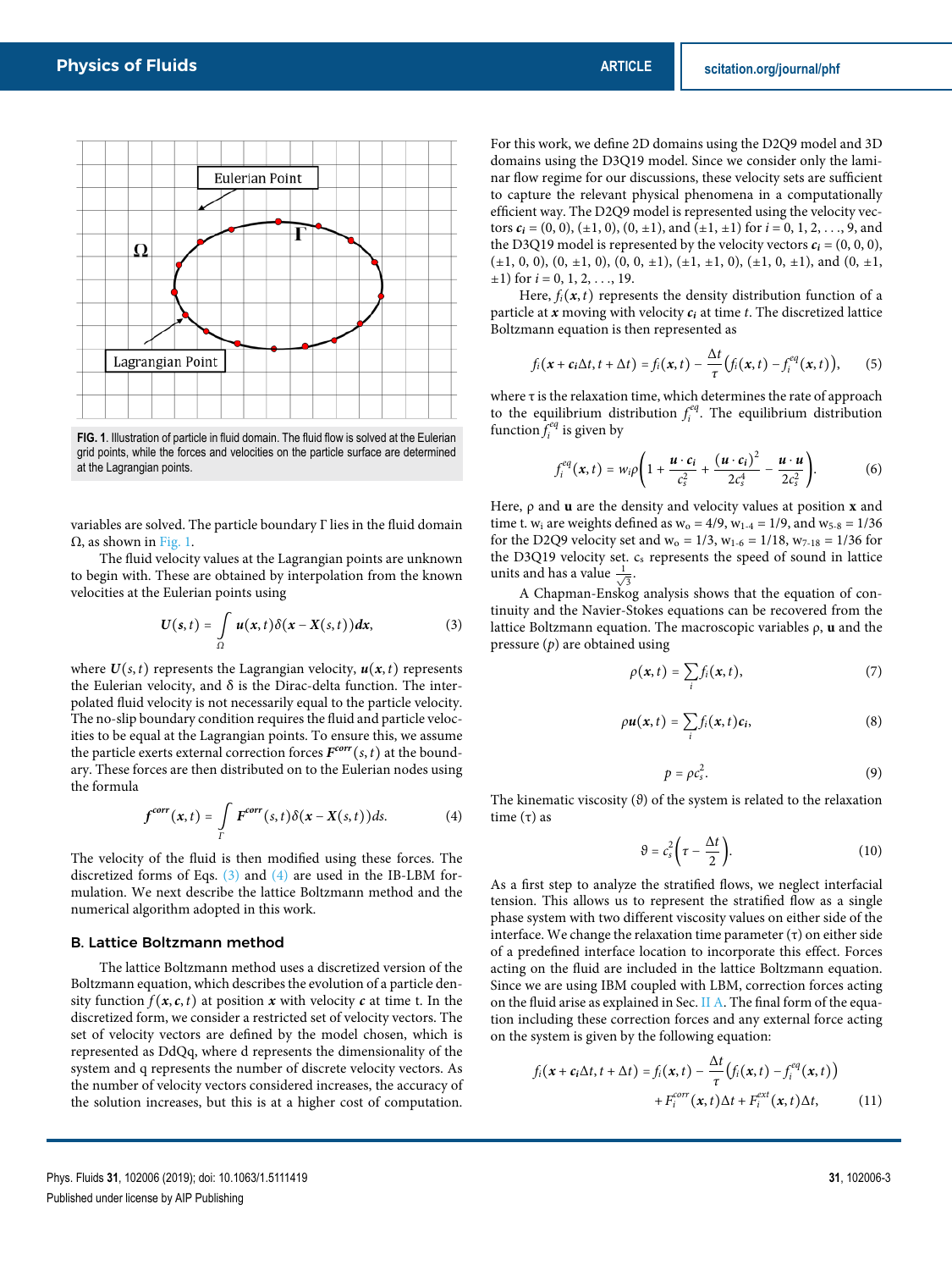where  $F_i^{corr}$  and  $F_i^{ext}$  are the lattice force terms for the correction forces  $f^{corr}$  and external forces  $f^{ext}$  defined as

$$
F_i^{corr} = w_i \frac{c_i \cdot f^{corr}}{c_s^2},\tag{12}
$$

$$
F_i^{ext} = w_i \frac{c_i \cdot f^{ext}}{c_s^2}.
$$
 (13)

The lattice Boltzmann method is implemented in two steps: (a) collision step and (b) streaming step. During the collision step, the values obtained from the RHS of Eq. (5) are stored in an intermediate variable *f* ∗ *i* ,

$$
f_i^*(\mathbf{x}, t) = f_i(\mathbf{x}, t) - \frac{\Delta t}{\tau} (f_i(\mathbf{x}, t) - f_i^{eq}(\mathbf{x}, t)).
$$
 (14)

The obtained variables are streamed, i.e., the values are then spread on to adjacent grids depending on the value of **c<sup>i</sup>** using

$$
f'_i(\mathbf{x} + \mathbf{c}_i \Delta t, t) = f_i^*(\mathbf{x}, t). \tag{15}
$$

After the populations are streamed, the force terms are incorporated,

$$
f_i(\mathbf{x}, t + \Delta t) = f'_i(\mathbf{x}, t) + F_i^{corr}(\mathbf{x}, t) \Delta t + F_i^{ext}(\mathbf{x}, t) \Delta t.
$$
 (16)

The simulation parameters are chosen so that we recover the nondimensional parameters as described in Subsection 1 of the Appendix. The method also employs the bounce back approach and wet node approach to implement the no-slip boundary conditions, as described in Subsection 2 of the Appendix. Further details about the method can be found in the work of Krüger *et al.*<sup>23</sup>

#### C. Implicit velocity correction

There are several approaches available in the literature to implement IB-LBM. The differences lie in how the forces that ensure no-slip at the boundary are evaluated. Peskin $^{24}$  originally used a force correction method assuming the Lagrangian points as links that exert a spring type restoration force after the points are displaced by the interpolated velocity. Later, the direct forcing approach was introduced in which the force was proportional to the difference between the interpolated velocity and the actual particle velocity. However, these methods do not always satisfy the no slip condition at the particle boundary. Later, the direct forcing method was modified as the multidirect forcing method.<sup>19</sup> An implicit force correction method was developed, $18$  which determines the force values exactly. We adopt this method as it is more accurate and computationally faster.

In this method, the fluid velocity is modified using an initially unknown correction *δ***u** as

$$
u = u^* + \delta u. \tag{17}
$$

Here,  $\boldsymbol{u}^*$  is the velocity obtained using Eq. (8) from the particle density functions after adding the  $F_i^{ext}$  term but prior to adding the  $F_i^{corr}$ term. The velocity correction at the Eulerian points is interpolated from the velocity corrections at the Lagrangian points δ**U** using an expression analogous to Eq. (4). These corrections are found using the following discrete form:

$$
\delta u(x,t) = \sum_{k} \delta U(X_k,t) W(x-X_k) \Delta s. \tag{18}
$$

Here,  $x$  and  $X_k$  represent the Eulerian grid point and  $k<sup>th</sup>$  Lagrangian point, respectively, and Δ*s* is the arclength between two Lagrangian points. W( $r$ ) is a discretized form of the Dirac delta function<sup>2</sup> defined as

$$
W(r) = \frac{1}{\Delta x \Delta y \Delta z} w\left(\frac{x}{\Delta x}\right) w\left(\frac{y}{\Delta y}\right) w\left(\frac{z}{\Delta z}\right), \quad w(r) = \begin{cases} 1 - |r|, & |r| \le 1 \\ 0, & |r| > 1 \end{cases}.
$$
\n(19)

The forces acting on the fluid are related to these corrections as

$$
f^{corr} = \rho \frac{\delta u}{\delta t}.
$$
 (20)

To satisfy the no slip condition, the interpolated velocity after correction must be set equal to the particle velocity at its boundary  $(U_k)$ , so

$$
\boldsymbol{U}_k(\boldsymbol{X}_k,t)=\sum_{\boldsymbol{x}}\boldsymbol{u}(\boldsymbol{x},t)\,\boldsymbol{W}(\boldsymbol{x}-\boldsymbol{X}_k)\,(\Delta\boldsymbol{x})^d.\tag{21}
$$

Here, d represents the dimensionality of the system. From Eqs. (17) and (18), we obtain

$$
U_k(X_k,t) = \sum_x u^*(x,t)W(x-X_k)(\Delta x)^d + \sum_x \sum_l \delta U(X_k,t)
$$
  
 
$$
\times W(x-X_k)(\Delta s)W(x-X_l)(\Delta x)^d.
$$
 (22)

Equation (22) is rearranged as a linear system of equations,

$$
Ay = b,
$$
  
\n
$$
Ay = 2,
$$
  
\n
$$
A_{kl} = \sum_{x} W(\mathbf{x} - \mathbf{X}_k)(\Delta s) W(\mathbf{x} - \mathbf{X}_l)(\Delta x)^d,
$$
  
\n
$$
y_k = \delta U(\mathbf{X}_k, t),
$$
  
\n
$$
b_k = U_k(X_k, t) - \sum_{x} \mathbf{u}^*(\mathbf{x}, t) W(\mathbf{x} - \mathbf{X}_k)(\Delta x)^d.
$$
\n(23)

A is a  $N \times N$  matrix and y and b are  $N \times 1$  vectors. We first determine δ**U** using the above system of equations. We then find the corresponding velocity corrections *δ***u** and force values **f corr** at the Eulerian points from Eqs. (18) and (20), respectively. These force terms are then added to the LB equation to correct the *f<sup>i</sup>* values as per Eq. (16). The macroscopic variables are recomputed using Eqs.  $(7)-(9)$ .

#### D. Determination of focusing positions

Two methods can be employed to determine the focusing positions. The first involves tracking the particle dynamically by considering the particle motion. The second involves computing a lift force plot. We now describe both the methods in detail.

## 1. Particle motion

We have discussed how the force on the fluid is determined. The particle is acted upon by the negative of the forces exerted on to the fluid. We use Newton's equations of translational and rotational motion of particle to describe its motion,

$$
M_B \frac{dU_B}{dt} = \oint_{\partial s} \tilde{\boldsymbol{\sigma}} \cdot \boldsymbol{n} ds + (\rho_B - \rho_f) V_B \boldsymbol{g},
$$
 (24)

$$
I_B \frac{d\omega_B}{dt} = \oint_{\partial s} \left( \mathbf{X}_k - \mathbf{X}_B \right) \times (\tilde{\boldsymbol{\sigma}}.\boldsymbol{n}) ds, \tag{25}
$$

Phys. Fluids **31**, 102006 (2019); doi: 10.1063/1.5111419 **31**, 102006-4 Published under license by AIP Publishing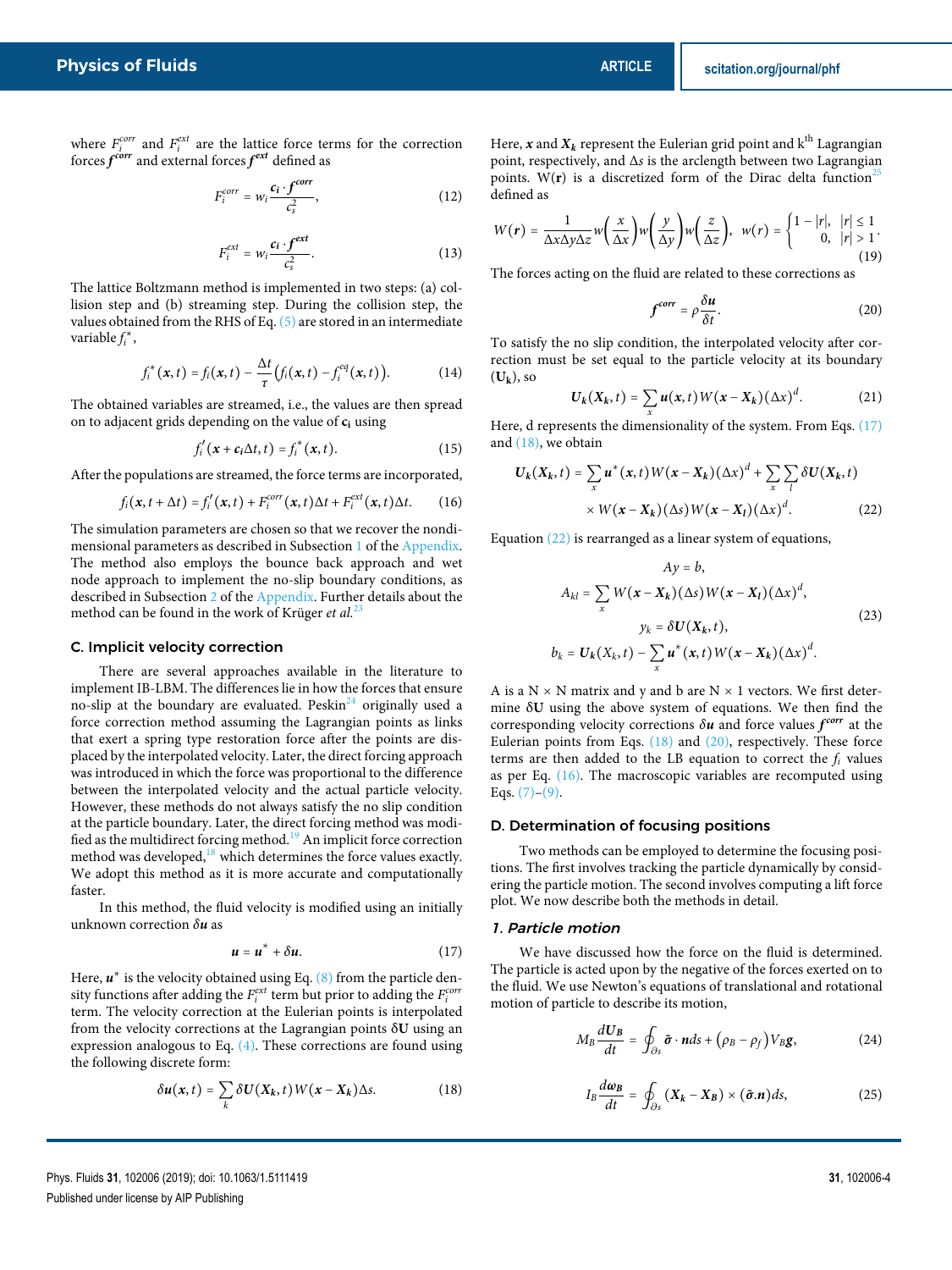$$
U_k = U_B + \omega_B \times (X_k - X_B). \tag{26}
$$

Here,  $M_B$  and  $I_B$  are the mass and moment of inertia of the particle.  $U_B$  and  $\omega_B$  are the translational and angular velocities of the center of mass of the particle.  $\tilde{\sigma}$  is the fluid stress tensor and  $n$  indicates the direction of the outward normal from the surface of the particle.  $\rho_B$  and  $\rho_f$  are the density values of the particle and the fluid, respectively.  $V_B$  and  $X_B$  are the volume of the particle and the position of the particle center. The external force acting on the particle (gravity) is incorporated in the  $g$  term. Following Feng and Michaelides,<sup>26</sup> the equations of motion are discretized as

$$
\boldsymbol{U}_{\boldsymbol{B}}^{n+1} = \left(1 + \frac{\rho_f}{\rho_B}\right)\boldsymbol{U}_{\boldsymbol{B}}^n - \frac{\rho_f}{\rho_B}\boldsymbol{U}_{\boldsymbol{B}}^{n-1} + \frac{\left(-\sum_k \boldsymbol{F}_k^{\text{corr}} \delta V\right) \delta t}{M_B} + \left(1 - \frac{\rho_f}{\rho_B}\right) \boldsymbol{g} \delta t,\tag{27}
$$

$$
\omega_B^{n+1} = \left(1 + \frac{\rho_f}{\rho_B}\right)\omega_B^n - \frac{\rho_f}{\rho_B}\omega_B^{n-1} + I_B^{-1} \sum_k \left(X_k - X_B\right) \times \left(-F_k^{corr}\right)\delta V,\tag{28}
$$

where superscript "n" represents the n-th time instant value. The particle position is then updated using

$$
X_B^{n+1} = X_B^n + U_B^{n+1} \Delta t. \tag{29}
$$

Following these steps gives us the trajectory of the particle over a period of time. The positions of the particle at steady state in the lateral direction would give us the equilibrium positions of the given system.

#### 2. Lift force curve

An alternate method to find the equilibrium positions is to construct a lift-force curve that gives the lift force acting on the particle at different positions along the lateral direction. The points where the force is zero denote the equilibrium positions for the given system. To construct the lift-force curve, the simulation is conducted by restricting the movement of the particle in the lateral direction. The force acting on the particle in the lateral direction is found once the simulation converges. This procedure is repeated for different positions along the lateral direction to obtain the complete lift force curve.

## E. Algorithm

To summarize, the algorithm to determine the focusing positions consists of the following steps:

- 1. Initialize the density distribution function  $f_i(x, t)$  and the particle variables  $X_B$ ,  $U_B$ , and  $\omega_B$ .
- 2. Update the translational and angular velocities of the center of mass of the particle,  $U_B$  and  $\omega_B$ , using Eqs. (27) and (28).
- Update the position of the center of the particle,  $X_B$ , using Eq. (29). The positions of the Lagrangian points are updated accordingly.
- Find the particle velocity at the Lagrangian points using Eq. (26).
- 5. Carry out the collision  $(14)$  and streaming  $(15)$  steps to find  $f'_{i}(x,t)$ . The external force term is added to  $f'_{i}(x,t)$  as per Eq. (16).
- 6. Find the intermediate velocities prior to correction, **u** ∗ , using Eq.  $(8)$ .
- 7. Solve the system of linear equations (23) to obtain the Lagrangian velocity corrections, *δ***U**.
- 8. Find the Eulerian velocity corrections, *δ***u**, by interpolating *δ***U** using (18). Find the corresponding correction forces **f corr** at the Eulerian points using Eq. (20).
- 9. Correct the  $f'_i(x, t)$  values, as per Eq. (16) using the correction forces determined.
- 10. Find the macroscopic fluid density and velocities using Eqs.  $(7)$  and  $(8)$ .
- 11. Find the new equilibrium function,  $f_i^{eq}(x, t)$ , using Eq. (6).
- 12. Go back to step 2 and iterate until convergence.

To find the lift force curve, the particle motion in the lateral direction is not performed. When the simulation converges, the total lateral force is determined. This is then carried out for different positions in the lateral direction. The simulations are performed using a MATLAB code run on a 3.6 GHz CPU (Intel Core i7-6700) with 32 GB RAM. The evaluation of the lift force for each operating condition took approximately 15 h.

## III. SIMULATION MODEL

In this work, inertial focusing in Couette flows and pressure driven flows is analyzed. A schematic of the system of a particle in a Couette flow is represented in Fig. 2. The height of the channel was specified as *H* lattice units, while the diameter of the particle was specified as *a* lattice units. The shear was introduced by moving the top wall with a velocity  $U_w$ , while the bottom wall was kept stationary. Wet node boundary conditions were used on the walls $2<sup>2</sup>$ to impose no slip. L lattice units were used along the axial (flow)



**FIG. 2**. Schematic of the system being studied for particle focusing in a 2D Couette flow.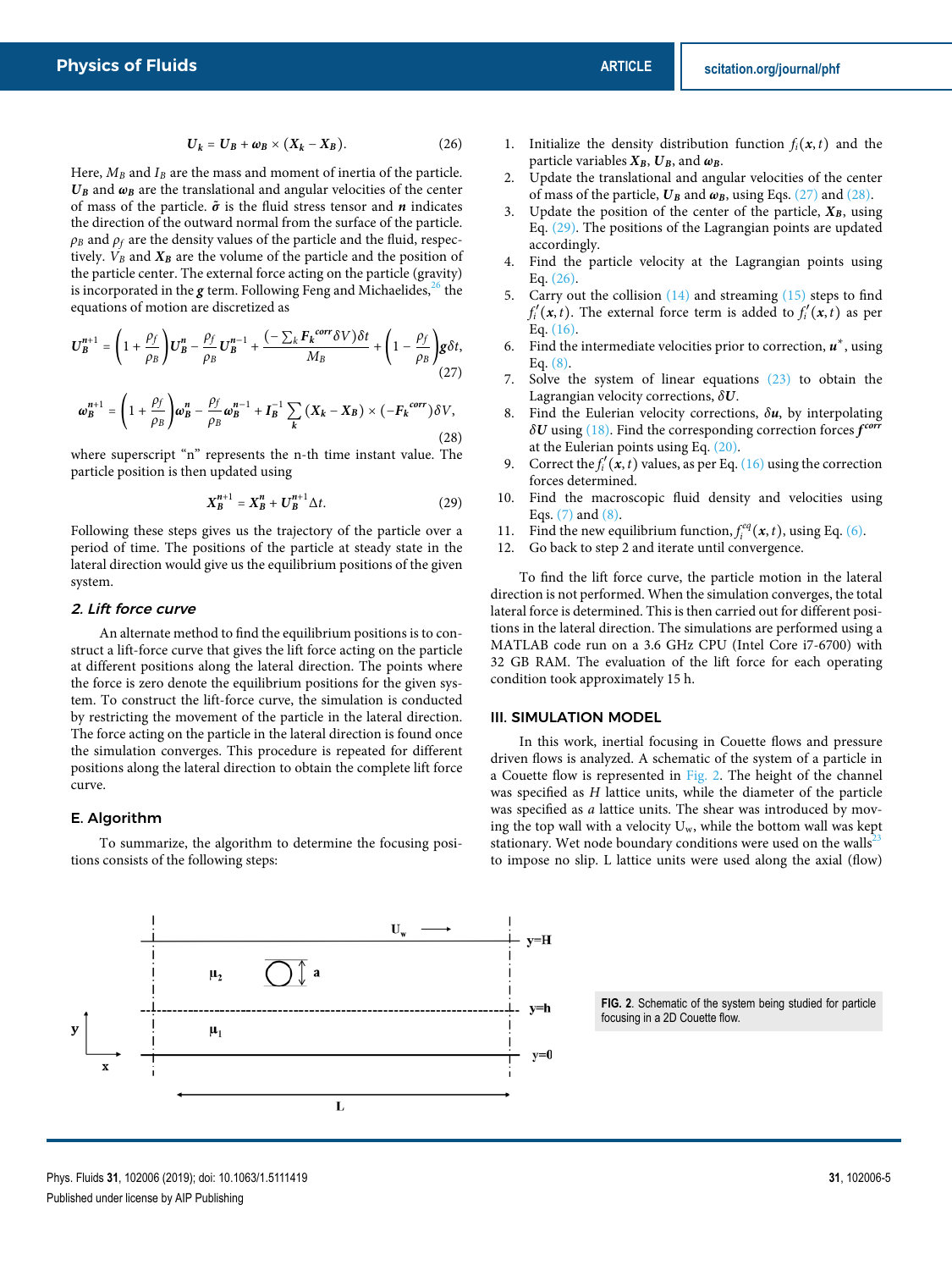



direction. To simulate an infinitely long channel, periodic conditions were imposed in that direction. The interface position where the two liquids are in contact was defined explicitly as *h*, and two different relaxation time constants were specified on either side of the interface to incorporate the difference in viscosity  $(\mu)$  of the two fluids. The parameters related to the top fluid were described using subscript 2 and those related to the bottom fluid were described using subscript 1. The Reynolds number (Re) of the system was described as  $Re = \frac{U_w H}{\vartheta_2}$ , where  $\vartheta_2$  is the kinematic viscosity of the upper fluid.

Figure 3 depicts the geometry of the system for 2D pressure driven flows. Here, both the walls were kept stationary. For 3D simulations, a third dimension extending to *W* lattice units perpendicular to the plane of the paper was introduced. A constant force density was applied throughout the domain in the axial direction to represent the pressure drop. The Reynolds number is defined as  $Re = \frac{q_2}{\vartheta_2}$ , where  $q_2$  is the flow rate per unit width of the top fluid for 2D systems, and as  $Re = \frac{q_2}{H \theta_2}$  for 3D systems, where  $q_2$  is the flow rate of the top fluid.

## IV. VALIDATION OF CODE

## A. Particle in a Couette flow

To validate the IB-LBM code developed, the 2D single phase Couette flow is simulated and our results are compared with those reported by Feng and Michaelides $17$  who also used a similar IB-LBM approach. They used a constant velocity  $(U_w/2)$  on the top wall, while a velocity of  $(-U_w/2)$  was imposed on the bottom wall. The parameters in lattice Boltzmann units used for the simulation are H = 80, τ = 0.6, a/H = 0.25, and  $U_w = 1/60$ . Since shear gradient is absent for this flow, the particle experiences only the symmetric counteracting wall forces from either side. Hence, the equilibrium position is at the centerline of the channel. The trajectory of a particle is traced and compared with the results reported by Feng and Michaelides<sup>17</sup> for Re = 40, a/H = 0.25. The two trajectories are found to be in good agreement, as seen in Fig. 4. The slight discrepancy observed is attributed to the finer grid used by Feng and Michaelides<sup>17</sup> in the axial direction, reducing particle-particle interaction arising due to the periodic boundary conditions.

#### B. Equivalence of the lift force curve and the trajectory of particle approaches

The final positions of the particle in its trajectories must correspond to the stable equilibrium positions in the lift force curve.

Figure  $5(a)$  shows the trajectories for a particle in a pressure driven single phase flow for different initial lateral positions obtained using our algorithm. The trajectories converge at two positions  $y = 0.29H$ and  $y = 0.71H$  depending on the initial position. Figure 5(b) is the lift force curve for the same system with the force normalized by  $\rho U^2 a^2$ , where U is the maximum undisturbed velocity. The lift force curve shows an unstable equilibrium position and two stable equilibrium positions on either side of it. The stable equilibrium position closer to the top wall is denoted as S2 and the position closer to the bottom wall is denoted as S1. For initial positions of the particle above the unstable equilibrium position and below S2, the particle is acted on by a net lift force in the positive y direction, and hence, it will focus at S2. Likewise, if the initial position of the particle lies below the unstable position and above S1, the particle is acted on by a net lift force in the negative y direction and is focused at S1. So, the final focusing position depends on the initial position of the particle. We were able to show that the stable positions obtained by the lift force curve are identical with the equilibrium positions obtained by the particle trajectories. Henceforth, we would be adopting the lift force curve approach to determine the stable equilibrium positions of the particle.

## C. Particle in a pressure driven flow

The code developed for the 2D stratified flow is validated for a single phase pressure driven flow by using equal viscosity values



**FIG. 4**. Trajectory of a particle in a Couette flow over time (Re = 40, a/H = 0.25).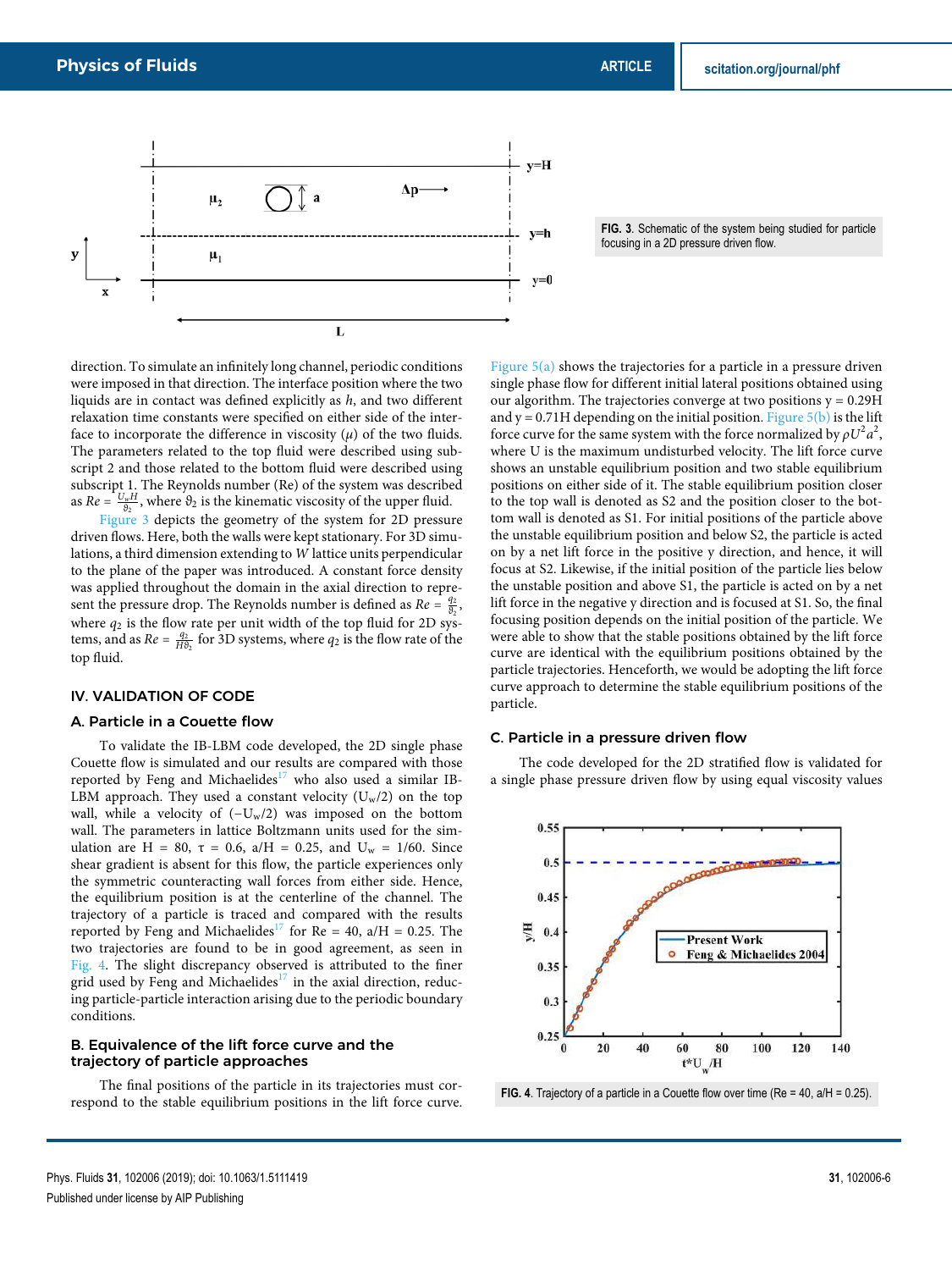

FIG. 5. (a) Trajectories of a particle in a pressure driven flow for different initial positions for Re = 40 and a/H = 0.25. (b) Lift force curve for the same system (red filled circle: stable equilibrium position; red hollow circle: unstable equilibrium position). The equilibrium positions obtained by the two methods are identical.

on either side of the interface. Inamuro *et al.*<sup>13</sup> performed similar simulations using the lattice Boltzmann method. Simulations were conducted keeping the Reynolds number and lattice parameters the same as in their work:  $L = 200$ ,  $H = 200$ ,  $\tau = 0.757$ ,  $a/H = 0.25$ , and Re  $= 191.48$ . The stable equilibrium positions predicted by the lift force curve for the given parameters (Fig.  $6$ ) are 0.27 and 0.73. The first point is in good agreement with the equilibrium position of 0.2706 reported by Inamuro *et al.*<sup>13</sup>

## V. RESULTS AND DISCUSSION

Having validated the code developed for 2D flows with the literature, we now proceed to describe particle focusing in stratified flows.



**FIG. 6**. Lift force curve for the particle in a pressure driven flow for Re = 191.48 and a/H = 0.25. (Red filled circle: stable equilibrium position; red hollow circle: unstable equilibrium position.)

### A. 2D stratified Couette flow

We analyze the effect of different parameters such as the particle size, Reynolds number, and viscosity ratio on particle migration in a stratified Couette flow. The viscosity of the top fluid (*ν*<sub>2</sub>) is fixed as 0.1 in lattice units, and the viscosity of the bottom fluid is varied to analyze the effect of different viscosity ratios. To find the equilibrium positions, the lift force curve is determined in each case. Figures  $7(a)$ and  $7(b)$  show the lift curves for two different viscosity ratios, 0.25 and 4. The lift force curve exhibits an extremum near the interface, which is caused by a change in the velocity gradient at the interface. The lift force in the less viscous fluid is similar to that seen in the single phase Couette flow. The position where the lift curve becomes zero gives us the equilibrium position.

## 1. Effect of viscosity ratio

Figure 8 shows the effect of the viscosity ratio on the focusing positions for a fixed Re and particle size when the interface is at the center of the channel. The equilibrium position is always at the center for a viscosity ratio of unity for all parameters, as it represents a single phase flow. The shift in the equilibrium positions for other viscosity ratios is caused by the asymmetry introduced in the system due to the viscosity stratification. This becomes more prominent as the viscosity ratio deviates more from unity. When the viscosity ratio is less than one, the focusing position lies in the top fluid, while it lies in the bottom fluid when the viscosity ratio is more than one. This indicates that in all cases, the particle focuses in the less viscous fluid when the interface is located midway between the plates.

#### 2. Effect of interface position

We next analyze the effect of the interface position on the equilibrium position. This is shown in Fig. 9. For a given viscosity ratio, when the interface is closer to the moving wall, the equilibrium positions are found closer to the moving wall. If the interface position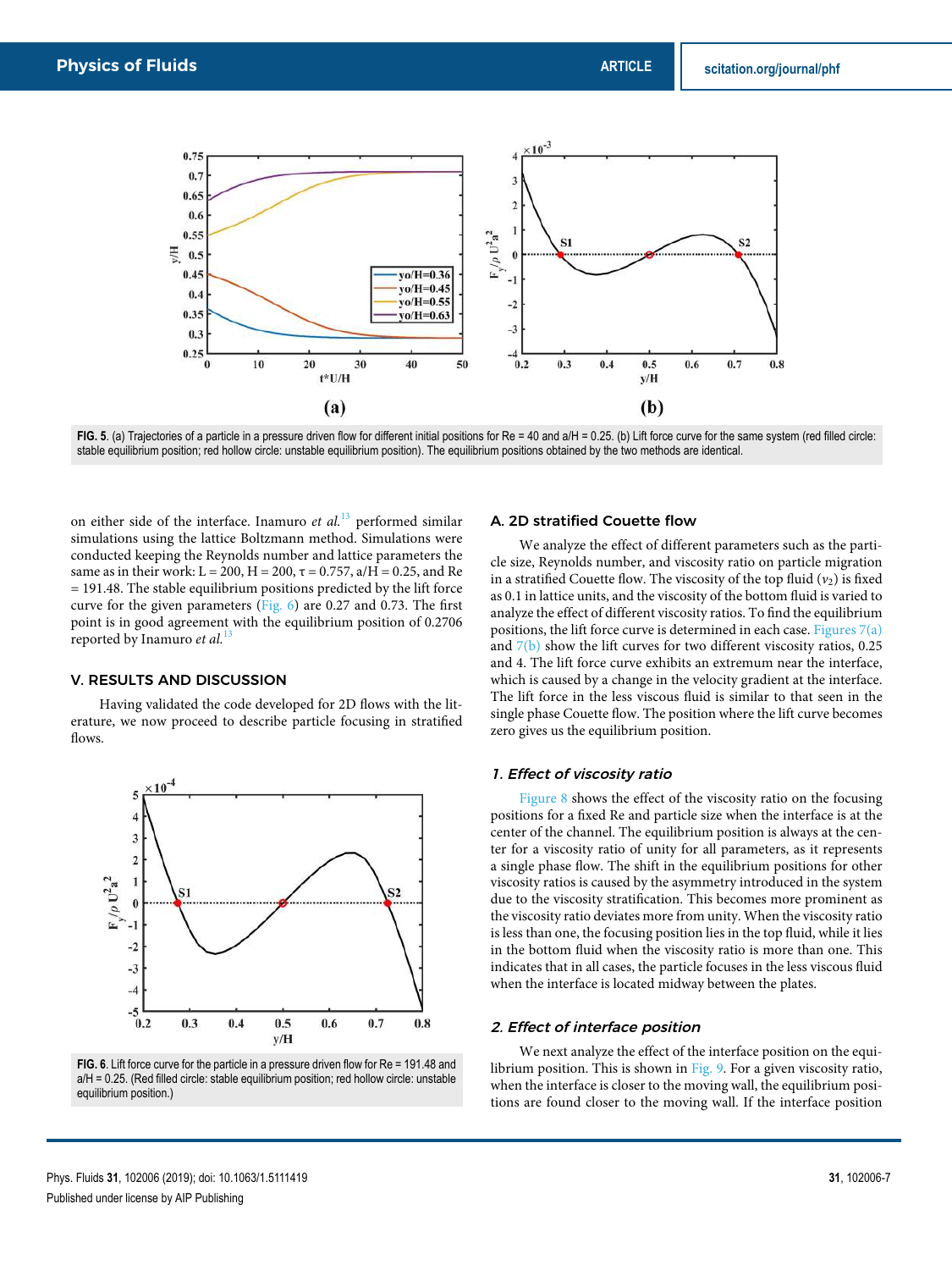

**FIG. 7**. Lift force curves for stratified flows (Re = 10, a/H = 0.2, h = 0.5). (a)  $\mu_2/\mu_1$  = 0.25 and (b)  $\mu_2/\mu_1$  = 4. The equilibrium positions obtained are 0.68 and 0.31, respectively. (Red circle: equilibrium position; blue dashed line: interface position).

moves away from the moving wall, the equilibrium positions also move away from the moving wall.

## 3. Effect of particle size

The effect of the particle size on the equilibrium positions in the shear flow is shown in Fig. 10. We observe that the smaller particle focuses closer to the nearer wall for any  $\mu_2/\mu_1$ . This result is also in line with what was reported by Gossett *et al.*<sup>21</sup> The analytical expression for the wall lift force is  $F_{LW} \propto \frac{\rho U^2 a^6}{H^4}$  $\frac{U^2 a^6}{H^4}$ <sup>2</sup>. This implies that the wall repulsion force is lower for a smaller particle, explaining why the smaller particle is focused closer to the wall.





#### 4. Effect of Reynolds number

The Reynolds number did not have a significant effect on the focusing positions in the case of the stratified shear flow. In Fig. 11, we see that the equilibrium positions are almost independent of Re for each viscosity ratio. The equilibrium positions do not get affected even for a Reynolds number value of 100, as we can see from Table I. This is attributed to the fact that the velocity profile is piecewise linear, and hence, no shear gradient force exists in the system.

## B. 2D stratified pressure driven flow

In a pressure driven stratified flow, the pressure gradient and the interface position uniquely determine the system for a particular



**FIG. 9**. Effect of the viscosity ratio on equilibrium positions for different interface locations (Re = 10,  $a/H = 0.2$ ).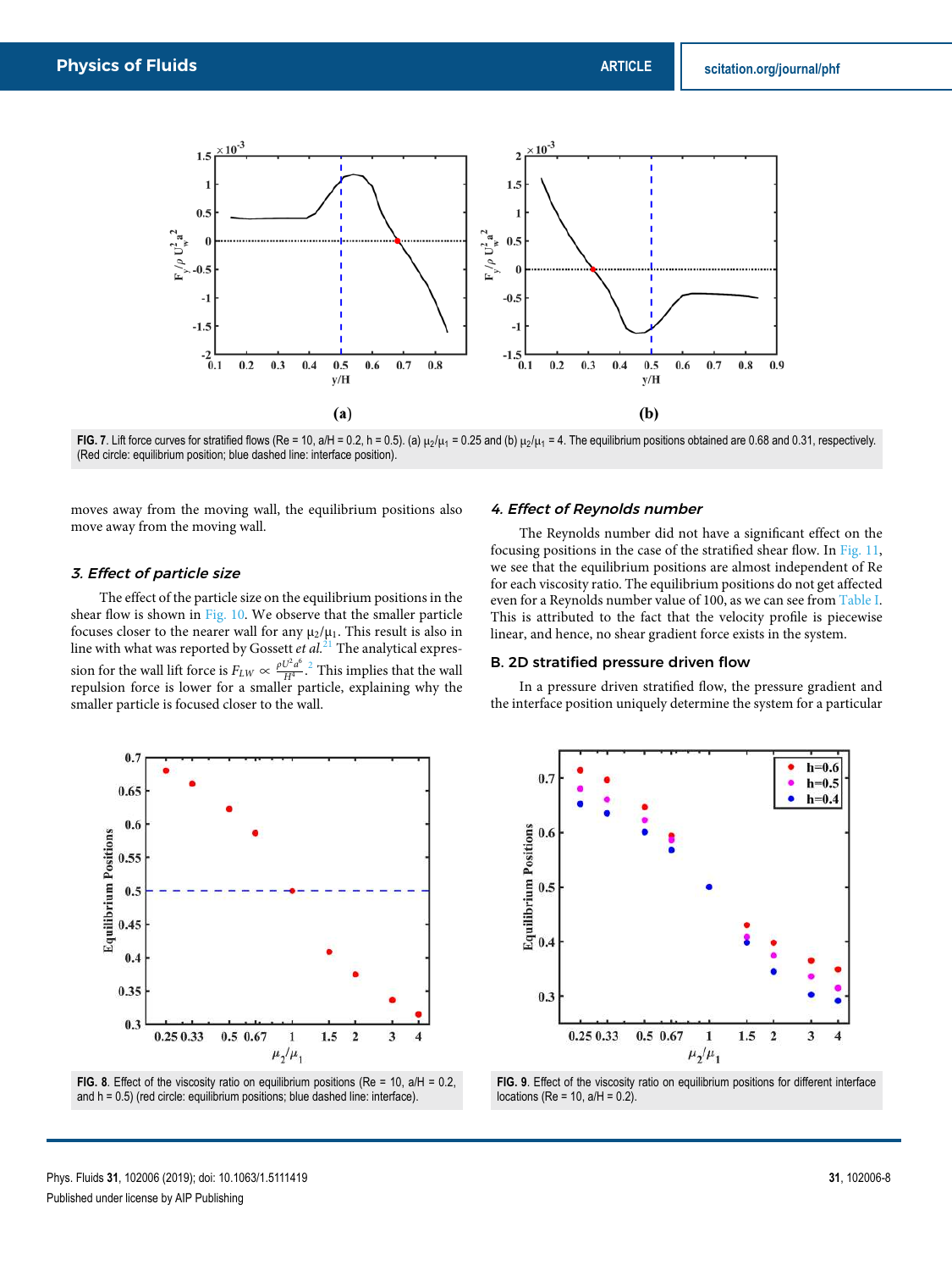

**FIG. 10**. Effect of the viscosity ratio on equilibrium positions for two particle sizes  $(Re = 10$  and  $h = 0.5)$  (blue dashed line: interface).

viscosity ratio of the two fluids. Experimentally, the flow rate of the two liquids determines the pressure drop and the interface position. The velocity profile of stratified flows in 2D and 3D channels can be determined analytically.<sup>27</sup> The interface position and pressure drop of the system used in our simulations are chosen to be consistent with the flow rate ratios and the Reynolds number obtained from the analytical solution.

We present our results in terms of parameters that can be tuned directly such as the flow rate ratio, the viscosity ratio, and the Reynolds number. Here, we discuss how the equilibrium positions change with the viscosity ratio and flow rate ratios of the two liquids. The flow rate ratio of the top fluid to the bottom fluid is



**FIG. 11**. Effect of the viscosity ratio on equilibrium positions for different Reynolds numbers ( $a/H = 0.2$  and  $h = 0.5$ ) (blue dashed line: interface).

**TABLE I.** Equilibrium positions for Re = 10 and Re = 100 for different viscosity ratios.

| $\frac{\mu_2}{\mu_1}$ | Equilibrium position<br>for $Re = 10$ | Equilibrium position<br>for $Re = 100$ |
|-----------------------|---------------------------------------|----------------------------------------|
| 0.25                  | 0.680                                 | 0.691                                  |
| 0.33                  | 0.660                                 | 0.671                                  |
| 0.5                   | 0.623                                 | 0.636                                  |
| 0.67                  | 0.586                                 | 0.61                                   |

defined as  $q_r = \left(\frac{q_2}{q_1}\right)$ . In all simulations, the viscosity of the top fluid is fixed as 0.2 in lattice units, while the viscosity of the bottom fluid is varied to change the viscosity ratio. We construct the lift force curve and find the locations where the lift force becomes zero to find the equilibrium positions. Figures  $12(a)$  and  $12(b)$  show the lift force curves for two different viscosity ratios, 0.5 and 2 when  $q_r = 1$ . The lift curve of stratified flows is skewed unlike the lift curve obtained for single phase systems. We observe that when we introduce viscosity stratification, the symmetry of the system is broken and hence we obtain asymmetric stable equilibrium positions. These equilibrium positions are determined by the viscosity ratio and the flow rate ratio *qr*. For the current analysis, we examine how they are affected by the viscosity ratio of the system for three different flow rate ratio values.

Figures  $13(a)-13(c)$  show the effect of the viscosity ratio on the equilibrium positions for different  $q_r$  when Re = 10. As the viscosity of the bottom fluid is decreased (i.e., as the viscosity ratio is increased), all the equilibrium positions, both stable and unstable, move toward the bottom fluid for all values of *qr*. We again denote the stable equilibrium positions as S1 and S2. The top fluid is assumed as a carrier fluid, which contains particles, and we determine conditions when the particles get transferred to the bottom fluid, which is the receiver fluid. The final position of a particle depends on its initial position, as explained in Sec. IV B. We observe that for all cases, S1 lies in the bottom fluid. If both S2 and S1 lie in the bottom fluid, this would imply that the final focusing position would be in the bottom fluid irrespective of the position in which the particle enters the system. Hence, we are interested in the location of S2 and the unstable equilibrium position as  $q_r$  is decreased, as these decide in which fluid the particles would finally focus. Specifically, we want to determine the critical viscosity ratio above which all focusing positions are in the bottom fluid for a given *qr*.

For the case when  $q_r = 1$ , both S2 and the unstable equilibrium position lie in the top fluid for the range of viscosity ratios from 0.25 to 1, as shown in Fig.  $13(a)$ . For this range of viscosity ratios, if the initial position of the particle is between the unstable position and the interface, the particle would migrate to the bottom fluid and focus at S1. If the particle enters above the unstable position, the particle would focus at S2 and remain in the top fluid. For this combination of *q<sup>r</sup>* and viscosity ratio, some particles may move to the bottom fluid, while some remain in the top fluid depending on their initial positions. So, we are not guaranteed perfect transfer of particles from the top fluid to the bottom fluid. For  $q_r = 1$ , when the viscosity ratio is more than unity (i.e., when the bottom fluid has a lower viscosity), the unstable position lies in the bottom fluid and S2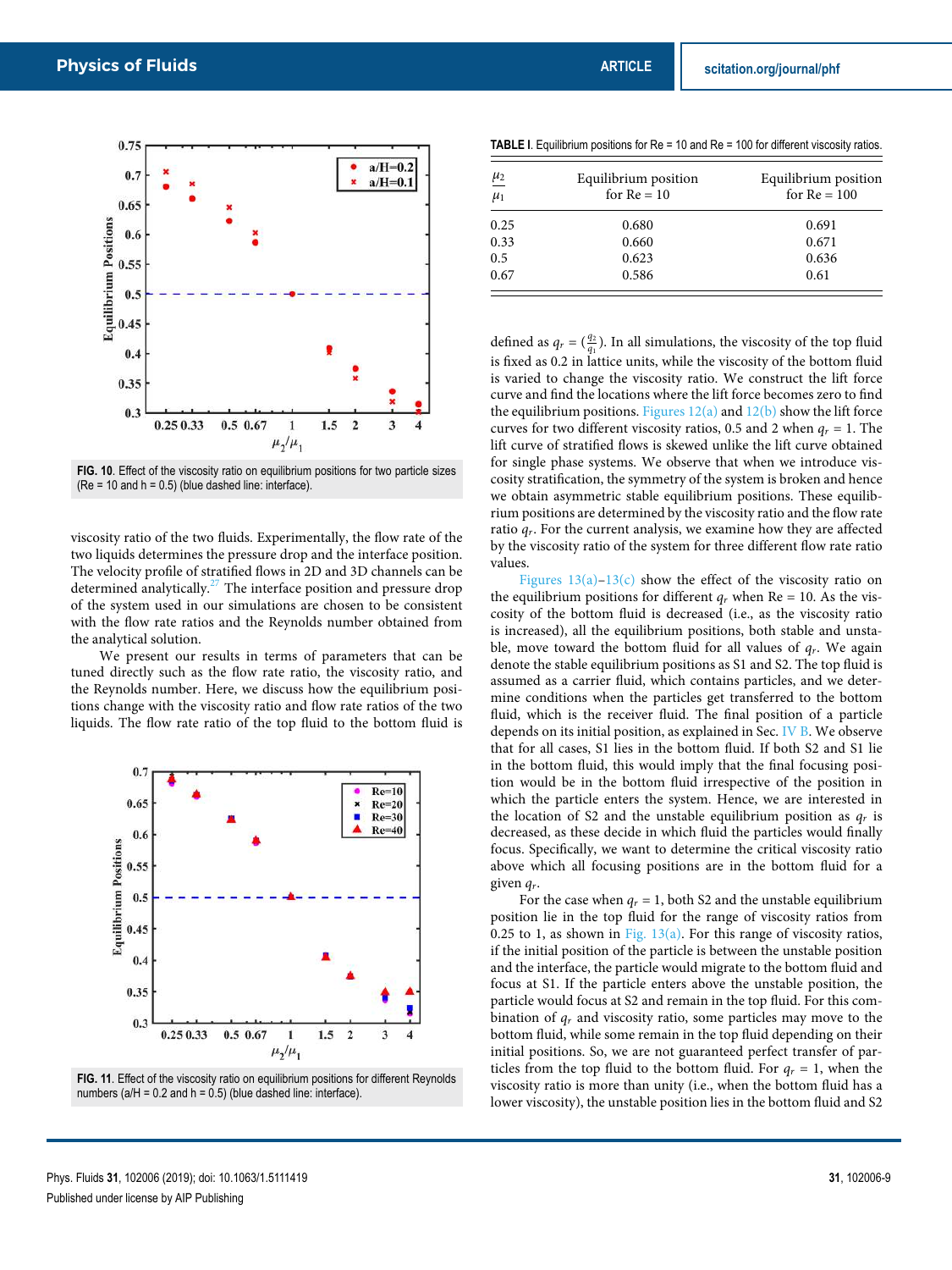

**FIG. 12**. Lift force curves for stratified pressure driven flows (Re = 10, a/H  $= 0.2$ ,  $q_r = 1$ ): (a)  $\mu_2/\mu_1 = 0.5$  and (b)  $\mu_2/\mu_1 = 2$ . The equilibrium positions obtained are (0.32, 0.58, 0.75) and (0.24, 0.41, 0.67), respectively. (Red filled circle: stable equilibrium position, red hollow circle: unstable equilibrium position, blue dashed line: interface position).

lies in the top fluid. Hence, for this range of viscosity ratios, none of the particles migrate to the bottom fluid.

In Fig.  $13(b)$ , the unstable position lies in the bottom fluid for all viscosity ratios when *q<sup>r</sup>* is 0.5. For all viscosity ratios below 4, S2 lies in the top fluid, which implies that the particles entering the top fluid would continue to remain in the top fluid at equilibrium. S2 crosses the interface from the top fluid to the bottom beyond a viscosity ratio value of 4. Since both the stable equilibrium positions lie in the bottom fluid for this ratio, all the particles entering the channel would focus in the bottom fluid. When *q<sup>r</sup>* is decreased to 0.33,

the crossover of S2 across the interface occurs when the viscosity ratio is 2 [Fig.  $13(c)$ ]. This implies that for all viscosity ratios above 2, migration of particles from the top fluid to the bottom fluid is guaranteed.

When we have a stratified flow of two fluids with one of them carrying particles, we see that there can be no transfer, imperfect transfer, or complete transfer of particles depending on the flow rate ratio  $(q_r)$  and the viscosity ratio. When  $q_r$  is unity, we achieve an imperfect transfer of particles, while when *q<sup>r</sup>* is 0.5 or 0.33 complete particle transfer occurs after a certain viscosity ratio.



**FIG. 13**. Effect of the viscosity ratio on the equilibrium positions for (a)  $q_r = 1$ , (b)  $q_r = 0.5$ , and (c)  $q_r = 0.33$  (Re = 10, a/H = 0.2) (red filled circle: stable equilibrium positions, red hollow circle: unstable equilibrium positions, blue dashed line: interface position).

Phys. Fluids **31**, 102006 (2019); doi: 10.1063/1.5111419 **31**, 102006-10 Published under license by AIP Publishing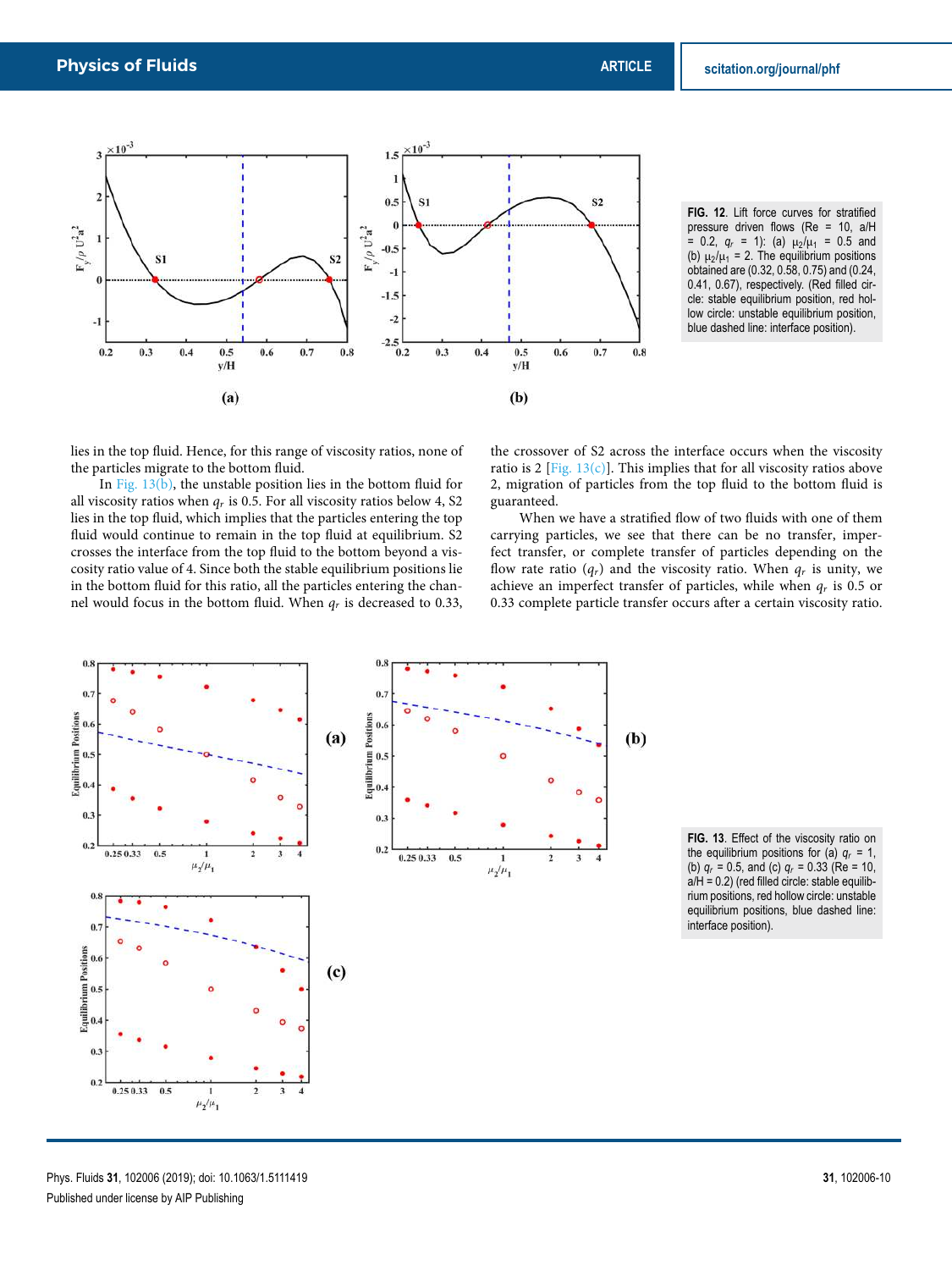This analysis shows that decreasing *q<sup>r</sup>* decreases the limiting viscosity ratio above which the crossover of particles is guaranteed. Physically, this implies that for this to occur,  $q_r$  must be less than 1, i.e., the bottom fluid or the receiving fluid must have a higher flow rate than the top fluid, which is the carrier fluid. This implies that physically the viscosity of the receiving fluid must be lower than the carrier fluid, as we observe that the crossover occurs when the viscosity ratio is more than one. Our analysis shows that by manipulating  $q_r$  for a specific viscosity ratio of the two fluids, we can achieve complete crossover of particles from the carrier fluid to the receiving fluid. This has practical implications in developing membraneless devices for the transfer of particles or cells from one fluid to another.

## C. 3D stratified pressure driven flow

To understand the effect of confinement in rectangular microchannels, we extend our analysis by performing 3D simulations of stratified pressure driven flows. The viscosity of the top fluid is fixed as 0.1 in lattice units, and the viscosity of the bottom fluid is varied to change the viscosity ratio. The flow rate ratio is defined as  $q_r = (\frac{q_2}{q_1})$ , and the aspect ratio is set as unity. To determine focusing positions, we obtain force profiles as reported by Prohm and Stark.<sup>6</sup> The plots are obtained following the methodology of the lift force curves of 2D flows. The particle motion in the x and y directions is restricted, and the forces in the lateral direction acting on the particle at steady state are determined at different locations across the cross section of the channel. These forces are then interpolated to obtain the possible trajectories a free particle would follow, and the equilibrium positions are found where the force vanishes. As the channel is 3D, we encounter saddle positions along with stable equilibrium positions. We would have two stable equilibrium positions in each case. As in the case of the 2D Poiseuille flow, we assume that the top fluid is a carrier fluid containing particles, while the bottom fluid is the receiver fluid. One of the stable equilibrium points always lies in the bottom fluid. We obtain a complete transfer of particles when both the stable equilibrium points lie below the interface separating the two liquids. Invoking the symmetry of the system about the y axis, the force profiles are simulated for only one half of the channel to reduce the computational effort.

Figure 14 shows how the stable equilibrium positions (depicted as green filled squares) change for varying values of  $\mu_2/\mu_1$  for  $q_r$  = 0.33 and Re = 10. For the viscosity ratio of 1.5, the upper stable equilibrium position lies above the interface, which implies that all particles entering the system in the top fluid may not get transferred to the bottom fluid. But when the viscosity ratio is increased to 2, the upper stable equilibrium position and the interface move closer to each other. When the viscosity ratio is further increased to 3, both the stable equilibrium positions lie in the bottom fluid, which implies that all the particles entering in the top fluid would get focused in the bottom fluid. It would mean that for the considered combination of *q<sup>r</sup>* and the Reynolds number, a viscosity ratio around 2 is the critical viscosity ratio above which particle transfer is ensured. This is consistent with the conclusion drawn from 2D pressure driven flows where we saw that for a fixed *q<sup>r</sup>* there exists a limiting viscosity ratio above which particle migration is guaranteed from the top fluid to the bottom fluid.

We can see a similar trend when the viscosity ratio is fixed and *q<sup>r</sup>* is decreased. Figure 15 shows how the stable equilibrium positions change by varying values of  $q_r$  for  $\mu_2/\mu_1 = 3$  and Re = 10. For  $q_r = 1$ , the upper stable equilibrium position lies in the top fluid. When *q<sup>r</sup>* is set to 0.5, the upper stable equilibrium position and the interface move closer to each other. However, the upper stable equilibrium position continues to remain in the top fluid. It crosses the interface and moves to the bottom fluid when  $q_r$  is 0.33. In this case, since both the stable equilibrium positions lie in the bottom fluid, we are guaranteed that the particles in the top fluid would cross the interface and focus in the bottom fluid. For a fixed viscosity ratio, particle



**FIG. 14**. Force profiles of 3D Poiseuille flows showing the effect of the viscosity ratio on the stable equilibrium positions for (a)  $\mu_2/\mu_1 = 1.5$ , (b)  $\mu_2/\mu_1 = 2$ , and (c)  $\mu_2/\mu_1 = 3$  (Re = 10,  $q_r = 0.33$ , a/H = 0.2) (green squares: stable equilibrium position, red circle: saddle equilibrium position, blue dashed line: interface position, gray curves: trajectories followed by the particle).

Phys. Fluids **31**, 102006 (2019); doi: 10.1063/1.5111419 **31**, 102006-11 Published under license by AIP Publishing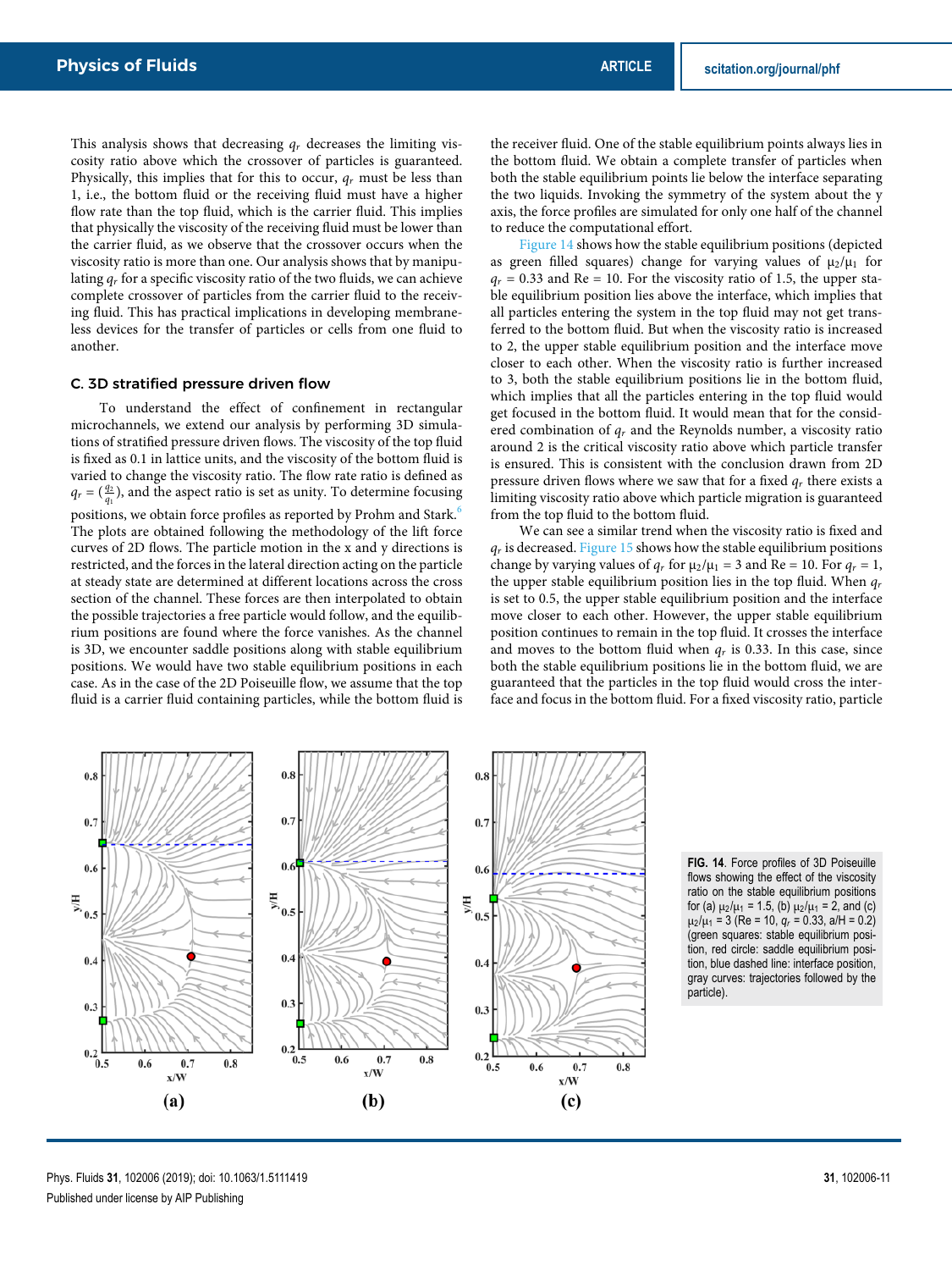

**FIG. 15**. Force profiles of 3D Poiseuille flows showing the effect of the flow rate on the stable equilibrium positions for (a)  $q_r = 1$ , (b)  $q_r = 0.5$ , and (c)  $q_r = 0.33$ (Re = 10,  $\mu_2/\mu_1$  = 3, a/H = 0.2) (green squares: stable equilibrium position, red circle: saddle equilibrium position, blue dashed line: interface position, gray curves: trajectories followed by the particle).

migration across the fluids occurs when  $q_r$  is decreased, i.e., when the flow rate of the bottom or the receiving fluid is increased. Hence, a flow rate of the bottom fluid or the receiving fluid greater than a threshold value is necessary for particle transfer. This again is consistent with the results obtained from our analysis of 2D pressure driven stratified flows.

## VI. CONCLUSIONS

Particle focusing in stratified Couette and pressure driven flows is analyzed theoretically using a numerical method. 2D and 3D simulations are performed by employing an IB-LBM algorithm. For Couette flows, it is found that the particle would focus on the lower viscosity fluid when the interface is at the center and that the Reynolds number of the system does not affect the focusing positions. It is also found that smaller particles move toward the nearer wall. For stratified pressure driven flows, the presence of a limiting viscosity over which particle transfer occurs toward the lower viscosity fluid is established. The limiting viscosity ratio is found to decrease as the flow rate of the lower viscosity fluid is increased, i.e., when the flow rate ratio is decreased. Force profiles are constructed to determine equilibrium positions in 3D flows.

In this work, we assumed the fluid to be single phase with a sharp viscosity stratification. Despite this assumption of no interfacial forces, the developed model was able to describe how particle focusing would depend qualitatively on experimentally tunable parameters such as the flow rate ratio, viscosity ratio, and Reynolds number. Future work in this area could also include the interfacial forces by employing a multiphase model.

#### APPENDIX: SCALING AND BOUNDARY CONDITIONS EMPLOYED IN THE LATTICE BOLTZMANN SIMULATIONS

The parameter selection and boundary conditions in LBM are as described in the work of Krüger *et al.*<sup>22</sup>

#### 1. Parameter selection in LBM

The lattice parameters are related to the physical parameters using conversion factors. The conversion factors for the grid size, time step, and density are obtained as

$$
C_x = \frac{\Delta x_p}{\Delta x_{lbm}},\tag{A1}
$$

$$
C_t = \frac{\Delta t_p}{\Delta t_{lbm}},\tag{A2}
$$

$$
C_{\rho} = \frac{\rho_p}{\rho_{lbm}}.\tag{A3}
$$

Here, the quantities with the subscript *p* indicate the physical parameter values and the quantities with the subscript *lbm* represent the lattice parameters. We keep  $\Delta x_{lbm}$ ,  $\Delta t_{lbm}$ , and  $\rho_{lbm}$  equal to unity. Hence, these conversion factors would be equal to the physical values of the grid size, time step, and density. Therefore,  $N_x$  grids along a direction span a length of N<sup>x</sup> <sup>∗</sup>Δ*xlbm* in lattice scale, and since Δ*xlbm*  $= 1$ ,  $N_x$  represents the length in lattice units.

 $C_x$ ,  $C_t$ , and  $C_\rho$  form a basis from which conversion factors of other physical quantities are obtained using a dimensional analysis. For example, the conversion factor of the force is related to the basic conversion factors as  $C_f = C_p C_x^4 / C_t^2$  and the conversion factor for the kinematic viscosity would be  $C_9 = C_x^2/C_t$ .

When a system is simulated and described only using nondimensional parameters, it is sufficient to make sure that the combination of the lattice parameters also produces the same nondimensional parameter values. For example, if we are simulating a system with a given Reynolds number, it is sufficient to ensure that the Reynolds number is related to the lattice parameters as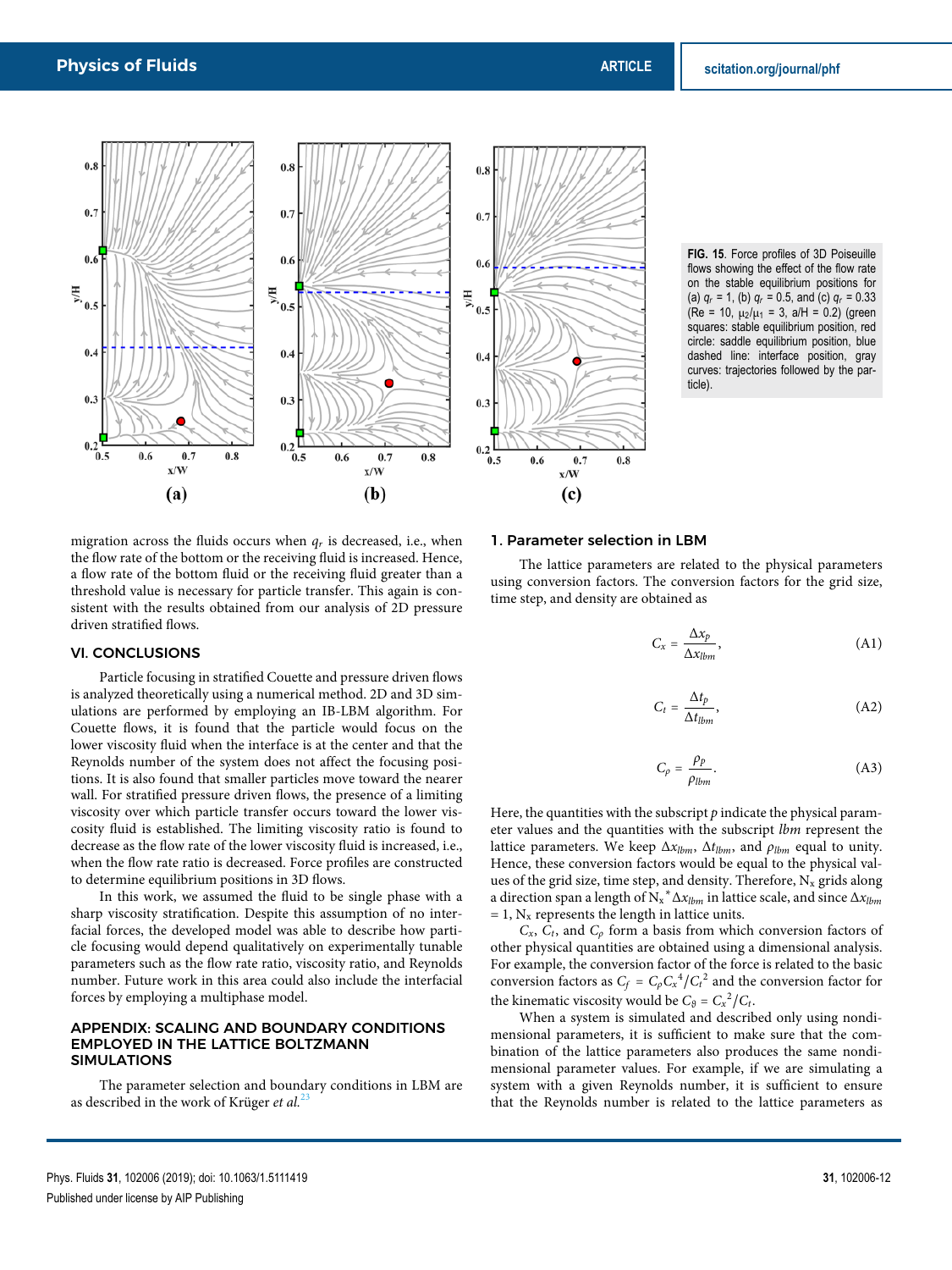$Re_{lbm} = \frac{H_{lbm} U_{lbm}}{9_{lbm}}$ . This results in

$$
Re_{lbm} = \frac{H_{lbm} U_{lbm}}{\vartheta_{lbm}} = \frac{H_p * U_p * C_{\vartheta}}{C_x * C_u * \vartheta_p} = \frac{H_p U_p}{\vartheta_p} * \frac{C_{\vartheta}}{\frac{C_x^2}{C_t}} = \frac{H_p U_p}{\vartheta_p} = Re_p.
$$
\n(A4)

Defining the Reynolds numbers in terms of the lattice parameter is equivalent to defining a physical system with the same Reynolds number. This is to be true for all nondimensional parameters. Hence, the simulation parameters in LBM space are chosen so that the combination of parameters matches with the set nondimensional number.

## 2. Boundary conditions in LBM

Here, we describe the boundary conditions used in 2D simulations for the D2Q9 velocity set. The particle density functions *f<sup>i</sup>* at the boundary that has a velocity component transverse to it would be unknown. For example, the values of  $f_4$ ,  $f_7$ , and  $f_8$  would be unknown in the top boundary, and the values of  $f_2$ ,  $f_5$ , and  $f_6$  would be unknown in the bottom boundary. Special rules like the bounce back condition or the wet node condition are employed to find them.

#### a. Bounce back condition

The bounce back condition assumes the simulation boundary to be at a half grid distance away from the physical wall. Here, the unknown particle density function values are found using the relation

$$
f_i(x_b, t + \Delta t) = f_i^*(x_b, t) - 2w_i \rho_w \frac{c_i \cdot u_w}{c_s^2},
$$
 (A5)

where  $\rho_w$  and  $u_w$  are the density and the velocity at the wall, respectively.  $f_i$  indicates the density function associated with the velocity opposite to that of *f<sub>i</sub>*, i.e.,  $c_i = -c_i$ . The unknown *f<sub>i</sub>* at the top boundary are obtained as

$$
f_4(x_b, t + \Delta t) = f_2^*(x_b, t) - 2w_2 \rho_w \frac{u_{wy}}{c_s^2},
$$
  
\n
$$
f_7(x_b, t + \Delta t) = f_5^*(x_b, t) - 2w_5 \rho_w \frac{(u_{wx} + u_{wy})}{c_s^2},
$$
  
\n
$$
f_8(x_b, t + \Delta t) = f_6^*(x_b, t) - 2w_6 \rho_w \frac{(-u_{wx} + u_{wy})}{c_s^2}.
$$
\n(A6)

The unknown  $f_i$  at the bottom boundary are obtained as

$$
f_2(x_b, t + \Delta t) = f_4^*(x_b, t) + 2w_4 \rho_w \frac{u_{wy}}{c_s^2},
$$
  
\n
$$
f_5(x_b, t + \Delta t) = f_7^*(x_b, t) + 2w_7 \rho_w \frac{(u_{wx} + u_{wy})}{c_s^2},
$$
  
\n
$$
f_6(x_b, t + \Delta t) = f_8^*(x_b, t) + 2w_8 \rho_w \frac{(-u_{wx} + u_{wy})}{c_s^2}.
$$
 (A7)

#### b. Wet node boundary condition

The wet node boundary condition assumes the simulation boundary to be exactly at the physical wall unlike the bounce back condition. Here, the unknown populations are found using two steps—(a) the unknown density at the wall  $\rho_w$  is found using the set wall velocity *u<sup>w</sup>* and known particle density functions, *fi*, and (b) unknown  $f_i$  are found from the known  $f_i$  and  $\rho_w$ . At the top boundary, the following steps are carried out:

$$
\rho_w = \frac{1}{1 + u_{wy}} [f_0 + f_1 + f_3 + 2(f_2 + f_5 + f_6)],
$$
 (A8)

$$
f_4 = f_2 - \frac{2}{3} \rho_w u_{wy},
$$
  
\n
$$
f_7 = f_5 + \frac{1}{2} (f_1 - f_3) - \frac{1}{2} \rho_w u_{wx} - \frac{1}{6} \rho_w u_{wy},
$$
\n
$$
f_8 = f_6 - \frac{1}{2} (f_1 - f_3) + \frac{1}{2} \rho_w u_{wx} - \frac{1}{6} \rho_w u_{wy}.
$$
\n(A9)

Also, at the bottom boundary, we implement

$$
\rho_w = \frac{1}{1 - u_{wy}} [f_0 + f_1 + f_3 + 2(f_4 + f_7 + f_8)],
$$
\n(A10)  
\n
$$
f_2 = f_4 + \frac{2}{3} \rho_w u_{wy},
$$
\n
$$
f_5 = f_7 - \frac{1}{2} (f_1 - f_3) + \frac{1}{2} \rho_w u_{wx} + \frac{1}{6} \rho_w u_{wy},
$$
\n(A11)  
\n
$$
f_6 = f_8 + \frac{1}{2} (f_1 - f_3) - \frac{1}{2} \rho_w u_{wx} + \frac{1}{6} \rho_w u_{wy}.
$$

Here,  $u_{wx}$  and  $u_{wy}$  are the x component and the y component of the velocity at the wall and all *f<sup>i</sup>* represents the particle density function values at the boundary.

#### REFERENCES

<sup>1</sup>G. Segré and A. Silberberg, "Behaviour of macroscopic rigid spheres in Poiseuille flow. Part 2. Experimental results and interpretation," J. Fluid Mech. **14**, 136 (1962).

<sup>2</sup>J. M. Martel and M. Toner, "Inertial focusing in microfluidics," Annu. Rev. Biomed. Eng. **16**, 371 (2014).

<sup>3</sup> J. Seo, M. H. Lean, and A. Kole, "Membrane-free microfiltration by asymmetric inertial migration," Appl. Phys. Lett. **91**, 033901 (2007).

<sup>4</sup>A. J. Mach and D. di Carlo, "Continuous scalable blood filtration device using inertial microfluidics," Biotechnol. Bioeng. **107**, 302 (2010).

<sup>5</sup>D. Di Carlo, J. F. Edd, K. J. Humphry, H. A. Stone, and M. Toner, "Particle segregation and dynamics in confined flows," Phys. Rev. Lett. **102**, 094503 (2009).

<sup>6</sup>C. Prohm and H. Stark, "Feedback control of inertial microfluidics using axial control forces," Lab Chip **14**, 2115 (2014).

<sup>7</sup>K. Miura, T. Itano, and M. Sugihara-Seki, "Inertial migration of neutrally buoyant spheres in a pressure-driven flow through square channels," J. Fluid Mech. **749**, 320 (2014).

<sup>8</sup>N. Nakagawa, T. Yabu, R. Otomo, A. Kase, M. Makino, T. Itano, and M. Sugihara-Seki, "Inertial migration of a spherical particle in laminar square channel flows from low to high Reynolds numbers," J. Fluid Mech. **779**, 776 (2015).

9 B. Chun and A. J. C. Ladd, "Inertial migration of neutrally buoyant particles in a square duct: An investigation of multiple equilibrium positions," Phys. Fluids **18**, 031704 (2006).

<sup>10</sup>A. A. S. Bhagat, S. S. Kuntaegowdanahalli, and I. Papautsky, "Inertial microfluidics for continuous particle filtration and extraction," Microfluid. Nanofluid. **7**, 217 (2009).

 $\boldsymbol{^{11}}$  J. Feng, H. H. Hu, and D. D. Joseph, "Direct simulation of initial value problems for the motion of solid bodies in a Newtonian fluid. Part 2. Couette and Poiseuille flows," J. Fluid Mech. **277**, 271 (1994).